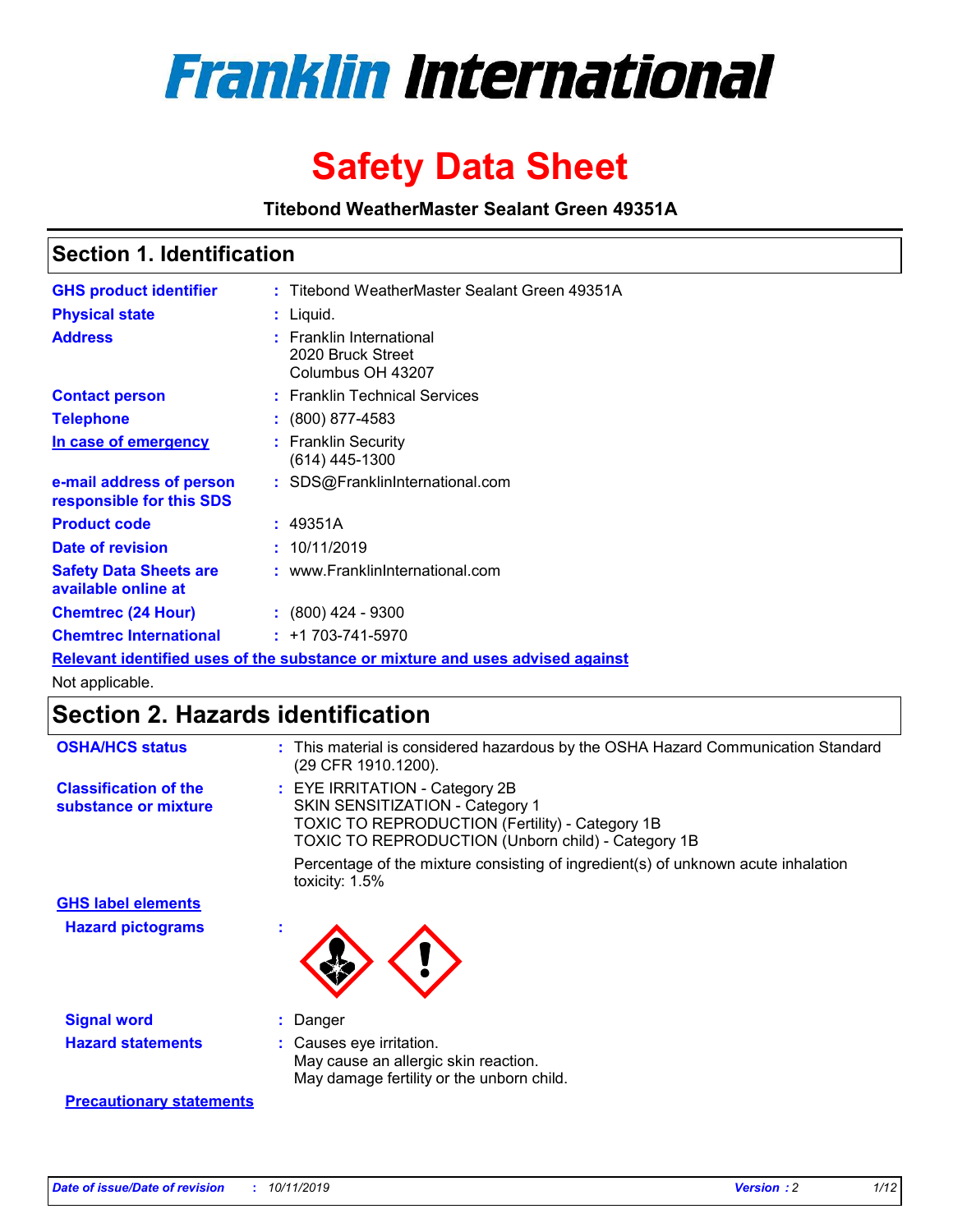### **Section 2. Hazards identification**

| <b>Prevention</b>                          | : Obtain special instructions before use. Do not handle until all safety precautions have<br>been read and understood. Wear protective gloves. Wear eye or face protection.<br>Wear protective clothing. Avoid breathing vapor. Wash hands thoroughly after handling.<br>Contaminated work clothing must not be allowed out of the workplace.                                                        |
|--------------------------------------------|------------------------------------------------------------------------------------------------------------------------------------------------------------------------------------------------------------------------------------------------------------------------------------------------------------------------------------------------------------------------------------------------------|
| <b>Response</b>                            | : IF exposed or concerned: Get medical attention. IF ON SKIN: Wash with plenty of<br>soap and water. Wash contaminated clothing before reuse. If skin irritation or rash<br>occurs: Get medical attention. IF IN EYES: Rinse cautiously with water for several<br>minutes. Remove contact lenses, if present and easy to do. Continue rinsing. If eye<br>irritation persists: Get medical attention. |
| <b>Storage</b>                             | : Store locked up.                                                                                                                                                                                                                                                                                                                                                                                   |
| <b>Disposal</b>                            | : Dispose of contents and container in accordance with all local, regional, national and<br>international regulations.                                                                                                                                                                                                                                                                               |
| <b>Hazards not otherwise</b><br>classified | : Product generates methanol during cure.                                                                                                                                                                                                                                                                                                                                                            |
|                                            |                                                                                                                                                                                                                                                                                                                                                                                                      |

### **Section 3. Composition/information on ingredients**

| <b>Substance/mixture</b><br>: Mixture                |               |                     |
|------------------------------------------------------|---------------|---------------------|
| Ingredient name                                      | $\frac{9}{6}$ | <b>CAS number</b>   |
| 3-aminopropyltriethoxysilane<br>Dibutyltin dilaurate | צ≥<br>≤0.3    | 919-30-2<br>77-58-7 |

Any concentration shown as a range is to protect confidentiality or is due to batch variation.

**There are no additional ingredients present which, within the current knowledge of the supplier and in the concentrations applicable, are classified as hazardous to health or the environment and hence require reporting in this section.**

**Occupational exposure limits, if available, are listed in Section 8.**

### **Section 4. First aid measures**

| <b>Description of necessary first aid measures</b> |                                                                                                                                                                                                                                                                                                                                                                                                                                                                                                                                                                                                                                                                                                                                                                           |  |  |  |
|----------------------------------------------------|---------------------------------------------------------------------------------------------------------------------------------------------------------------------------------------------------------------------------------------------------------------------------------------------------------------------------------------------------------------------------------------------------------------------------------------------------------------------------------------------------------------------------------------------------------------------------------------------------------------------------------------------------------------------------------------------------------------------------------------------------------------------------|--|--|--|
| <b>Eye contact</b>                                 | : Immediately flush eyes with plenty of water, occasionally lifting the upper and lower<br>eyelids. Check for and remove any contact lenses. Continue to rinse for at least 10<br>minutes. If irritation persists, get medical attention.                                                                                                                                                                                                                                                                                                                                                                                                                                                                                                                                 |  |  |  |
| <b>Inhalation</b>                                  | : Remove victim to fresh air and keep at rest in a position comfortable for breathing. If<br>not breathing, if breathing is irregular or if respiratory arrest occurs, provide artificial<br>respiration or oxygen by trained personnel. It may be dangerous to the person providing<br>aid to give mouth-to-mouth resuscitation. Get medical attention. If unconscious, place<br>in recovery position and get medical attention immediately. Maintain an open airway.<br>Loosen tight clothing such as a collar, tie, belt or waistband. In case of inhalation of<br>decomposition products in a fire, symptoms may be delayed. The exposed person may<br>need to be kept under medical surveillance for 48 hours.                                                       |  |  |  |
| <b>Skin contact</b>                                | : Wash with plenty of soap and water. Remove contaminated clothing and shoes. Wash<br>contaminated clothing thoroughly with water before removing it, or wear gloves.<br>Continue to rinse for at least 10 minutes. Get medical attention. In the event of any<br>complaints or symptoms, avoid further exposure. Wash clothing before reuse. Clean<br>shoes thoroughly before reuse.                                                                                                                                                                                                                                                                                                                                                                                     |  |  |  |
| <b>Ingestion</b>                                   | : Wash out mouth with water. Remove dentures if any. Remove victim to fresh air and<br>keep at rest in a position comfortable for breathing. If material has been swallowed and<br>the exposed person is conscious, give small quantities of water to drink. Stop if the<br>exposed person feels sick as vomiting may be dangerous. Do not induce vomiting<br>unless directed to do so by medical personnel. If vomiting occurs, the head should be<br>kept low so that vomit does not enter the lungs. Get medical attention. Never give<br>anything by mouth to an unconscious person. If unconscious, place in recovery position<br>and get medical attention immediately. Maintain an open airway. Loosen tight clothing<br>such as a collar, tie, belt or waistband. |  |  |  |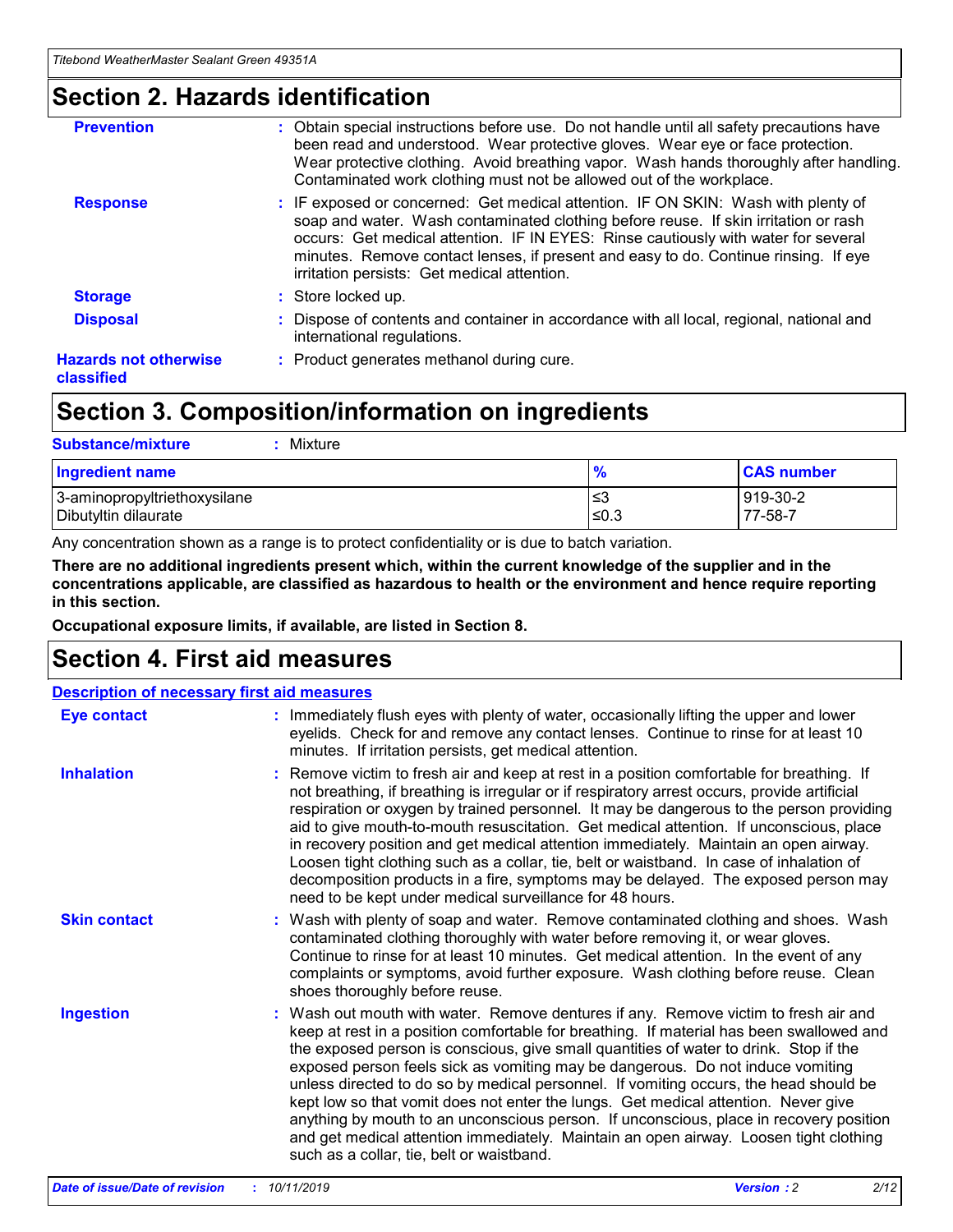## **Section 4. First aid measures**

| Most important symptoms/effects, acute and delayed |  |                                                                                                                                                                                                                                                                                                                                                                                                                 |  |  |
|----------------------------------------------------|--|-----------------------------------------------------------------------------------------------------------------------------------------------------------------------------------------------------------------------------------------------------------------------------------------------------------------------------------------------------------------------------------------------------------------|--|--|
| <b>Potential acute health effects</b>              |  |                                                                                                                                                                                                                                                                                                                                                                                                                 |  |  |
| <b>Eye contact</b>                                 |  | : May cause eye irritation.                                                                                                                                                                                                                                                                                                                                                                                     |  |  |
| <b>Inhalation</b>                                  |  | : No known significant effects or critical hazards.                                                                                                                                                                                                                                                                                                                                                             |  |  |
| <b>Skin contact</b>                                |  | : May cause skin irritation.                                                                                                                                                                                                                                                                                                                                                                                    |  |  |
| <b>Ingestion</b>                                   |  | : No known significant effects or critical hazards.                                                                                                                                                                                                                                                                                                                                                             |  |  |
| Over-exposure signs/symptoms                       |  |                                                                                                                                                                                                                                                                                                                                                                                                                 |  |  |
| <b>Eye contact</b>                                 |  | : Adverse symptoms may include the following:<br>irritation<br>watering<br>redness                                                                                                                                                                                                                                                                                                                              |  |  |
| <b>Inhalation</b>                                  |  | : Adverse symptoms may include the following:<br>reduced fetal weight<br>increase in fetal deaths<br>skeletal malformations                                                                                                                                                                                                                                                                                     |  |  |
| <b>Skin contact</b>                                |  | : Adverse symptoms may include the following:<br>irritation<br>redness<br>reduced fetal weight<br>increase in fetal deaths<br>skeletal malformations                                                                                                                                                                                                                                                            |  |  |
| <b>Ingestion</b>                                   |  | : Adverse symptoms may include the following:<br>reduced fetal weight<br>increase in fetal deaths<br>skeletal malformations                                                                                                                                                                                                                                                                                     |  |  |
|                                                    |  | <b>Indication of immediate medical attention and special treatment needed, if necessary</b>                                                                                                                                                                                                                                                                                                                     |  |  |
| <b>Notes to physician</b>                          |  | : In case of inhalation of decomposition products in a fire, symptoms may be delayed.<br>The exposed person may need to be kept under medical surveillance for 48 hours.                                                                                                                                                                                                                                        |  |  |
| <b>Specific treatments</b>                         |  | : No specific treatment.                                                                                                                                                                                                                                                                                                                                                                                        |  |  |
| <b>Protection of first-aiders</b>                  |  | : No action shall be taken involving any personal risk or without suitable training. If it is<br>suspected that fumes are still present, the rescuer should wear an appropriate mask or<br>self-contained breathing apparatus. It may be dangerous to the person providing aid to<br>give mouth-to-mouth resuscitation. Wash contaminated clothing thoroughly with water<br>before removing it, or wear gloves. |  |  |

**See toxicological information (Section 11)**

### **Section 5. Fire-fighting measures**

| <b>Extinguishing media</b>                             |                                                                                                                                                                                                     |
|--------------------------------------------------------|-----------------------------------------------------------------------------------------------------------------------------------------------------------------------------------------------------|
| <b>Suitable extinguishing</b><br>media                 | : Use an extinguishing agent suitable for the surrounding fire.                                                                                                                                     |
| <b>Unsuitable extinguishing</b><br>media               | $:$ None known.                                                                                                                                                                                     |
| <b>Specific hazards arising</b><br>from the chemical   | : In a fire or if heated, a pressure increase will occur and the container may burst.                                                                                                               |
| <b>Hazardous thermal</b><br>decomposition products     | : Decomposition products may include the following materials:<br>carbon dioxide<br>carbon monoxide<br>nitrogen oxides<br>metal oxide/oxides                                                         |
| <b>Special protective actions</b><br>for fire-fighters | : Promptly isolate the scene by removing all persons from the vicinity of the incident if<br>there is a fire. No action shall be taken involving any personal risk or without suitable<br>training. |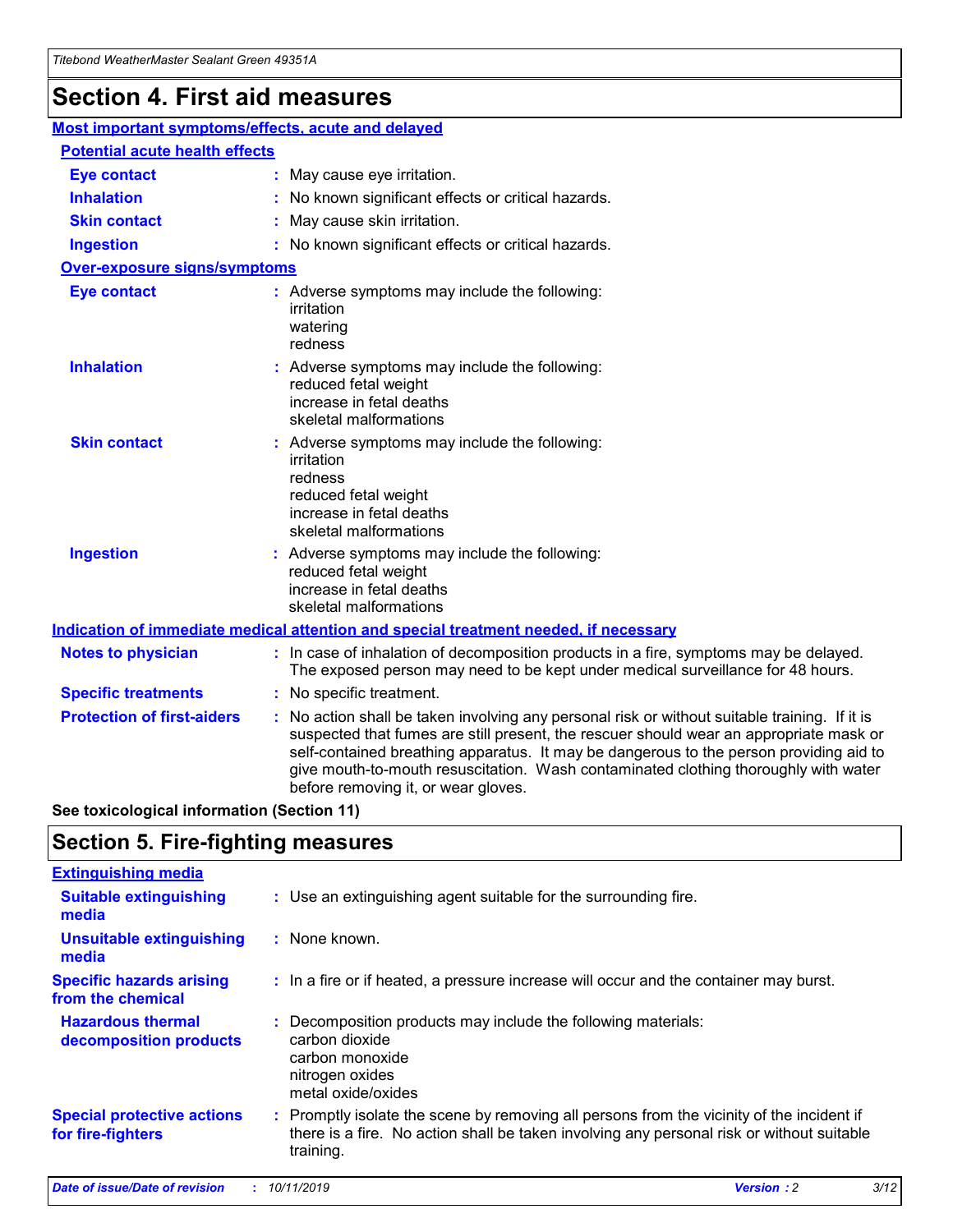### **Section 5. Fire-fighting measures**

**Special protective equipment for fire-fighters** Fire-fighters should wear appropriate protective equipment and self-contained breathing **:** apparatus (SCBA) with a full face-piece operated in positive pressure mode.

### **Section 6. Accidental release measures**

#### **Personal precautions, protective equipment and emergency procedures**

| For non-emergency<br>personnel                               | : No action shall be taken involving any personal risk or without suitable training.<br>Evacuate surrounding areas. Keep unnecessary and unprotected personnel from<br>entering. Do not touch or walk through spilled material. Avoid breathing vapor or mist.<br>Provide adequate ventilation. Wear appropriate respirator when ventilation is<br>inadequate. Put on appropriate personal protective equipment.                                                                                                                                                                                                                                                                                             |
|--------------------------------------------------------------|--------------------------------------------------------------------------------------------------------------------------------------------------------------------------------------------------------------------------------------------------------------------------------------------------------------------------------------------------------------------------------------------------------------------------------------------------------------------------------------------------------------------------------------------------------------------------------------------------------------------------------------------------------------------------------------------------------------|
| For emergency responders                                     | : If specialized clothing is required to deal with the spillage, take note of any information in<br>Section 8 on suitable and unsuitable materials. See also the information in "For non-<br>emergency personnel".                                                                                                                                                                                                                                                                                                                                                                                                                                                                                           |
| <b>Environmental precautions</b>                             | : Avoid dispersal of spilled material and runoff and contact with soil, waterways, drains<br>and sewers. Inform the relevant authorities if the product has caused environmental<br>pollution (sewers, waterways, soil or air).                                                                                                                                                                                                                                                                                                                                                                                                                                                                              |
| <b>Methods and materials for containment and cleaning up</b> |                                                                                                                                                                                                                                                                                                                                                                                                                                                                                                                                                                                                                                                                                                              |
| <b>Small spill</b>                                           | : Stop leak if without risk. Move containers from spill area. Dilute with water and mop up<br>if water-soluble. Alternatively, or if water-insoluble, absorb with an inert dry material and<br>place in an appropriate waste disposal container. Dispose of via a licensed waste<br>disposal contractor.                                                                                                                                                                                                                                                                                                                                                                                                     |
| <b>Large spill</b>                                           | : Stop leak if without risk. Move containers from spill area. Approach release from<br>upwind. Prevent entry into sewers, water courses, basements or confined areas. Wash<br>spillages into an effluent treatment plant or proceed as follows. Contain and collect<br>spillage with non-combustible, absorbent material e.g. sand, earth, vermiculite or<br>diatomaceous earth and place in container for disposal according to local regulations<br>(see Section 13). Dispose of via a licensed waste disposal contractor. Contaminated<br>absorbent material may pose the same hazard as the spilled product. Note: see<br>Section 1 for emergency contact information and Section 13 for waste disposal. |

### **Section 7. Handling and storage**

| <b>Precautions for safe handling</b>                                             |                                                                                                                                                                                                                                                                                                                                                                                                                                                                                                                                                                                                                                                                                                                                                                                                                                                  |
|----------------------------------------------------------------------------------|--------------------------------------------------------------------------------------------------------------------------------------------------------------------------------------------------------------------------------------------------------------------------------------------------------------------------------------------------------------------------------------------------------------------------------------------------------------------------------------------------------------------------------------------------------------------------------------------------------------------------------------------------------------------------------------------------------------------------------------------------------------------------------------------------------------------------------------------------|
| <b>Protective measures</b>                                                       | : Put on appropriate personal protective equipment (see Section 8). Persons with a<br>history of skin sensitization problems should not be employed in any process in which<br>this product is used. Avoid exposure - obtain special instructions before use. Avoid<br>exposure during pregnancy. Do not handle until all safety precautions have been read<br>and understood. Do not get in eyes or on skin or clothing. Do not ingest. Avoid<br>breathing vapor or mist. If during normal use the material presents a respiratory hazard,<br>use only with adequate ventilation or wear appropriate respirator. Keep in the original<br>container or an approved alternative made from a compatible material, kept tightly<br>closed when not in use. Empty containers retain product residue and can be hazardous.<br>Do not reuse container. |
| <b>Advice on general</b><br>occupational hygiene                                 | : Eating, drinking and smoking should be prohibited in areas where this material is<br>handled, stored and processed. Workers should wash hands and face before eating,<br>drinking and smoking. Remove contaminated clothing and protective equipment before<br>entering eating areas. See also Section 8 for additional information on hygiene<br>measures.                                                                                                                                                                                                                                                                                                                                                                                                                                                                                    |
| <b>Conditions for safe storage,</b><br>including any<br><b>incompatibilities</b> | Store between the following temperatures: 0 to 120 $\degree$ C (32 to 248 $\degree$ F). Store in<br>accordance with local regulations. Store in original container protected from direct<br>sunlight in a dry, cool and well-ventilated area, away from incompatible materials (see<br>Section 10) and food and drink. Store locked up. Keep container tightly closed and<br>sealed until ready for use. Containers that have been opened must be carefully<br>resealed and kept upright to prevent leakage. Do not store in unlabeled containers.<br>Use appropriate containment to avoid environmental contamination. See Section 10 for<br>incompatible materials before handling or use.                                                                                                                                                     |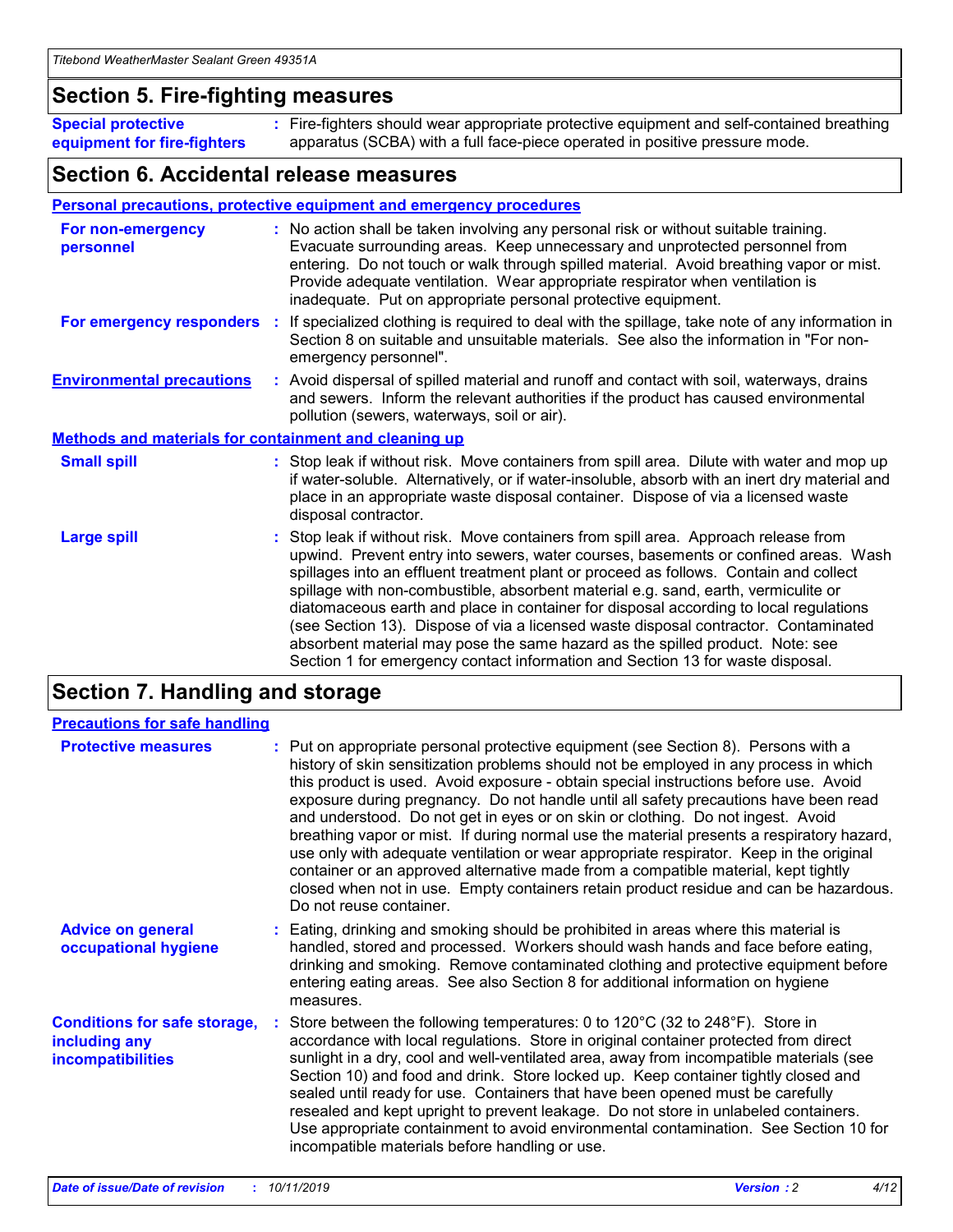## **Section 8. Exposure controls/personal protection**

#### **Control parameters**

#### **Occupational exposure limits**

| <b>Ingredient name</b>                               |    |                        | <b>Exposure limits</b>                                                                                                                                                                                                                                                                                                                                                                                                                                                                                                                                                                                                 |
|------------------------------------------------------|----|------------------------|------------------------------------------------------------------------------------------------------------------------------------------------------------------------------------------------------------------------------------------------------------------------------------------------------------------------------------------------------------------------------------------------------------------------------------------------------------------------------------------------------------------------------------------------------------------------------------------------------------------------|
| 3-aminopropyltriethoxysilane<br>Dibutyltin dilaurate |    |                        | None.<br>ACGIH TLV (United States, 3/2019). Absorbed through skin.<br>Notes: as Sn<br>TWA: $0.1 \text{ mg/m}^3$ , (as Sn) 8 hours.<br>STEL: 0.2 mg/m <sup>3</sup> , (as Sn) 15 minutes.<br>NIOSH REL (United States, 10/2016). Absorbed through skin.<br>Notes: as Sn<br>TWA: 0.1 mg/m <sup>3</sup> , (as Sn) 10 hours.<br>OSHA PEL (United States, 5/2018). Notes: as Sn<br>TWA: $0.1 \text{ mg/m}^3$ , (as Sn) 8 hours.<br>OSHA PEL 1989 (United States, 3/1989). Absorbed through skin.<br>Notes: measured as Sn<br>TWA: 0.1 mg/m <sup>3</sup> , (measured as Sn) 8 hours. Form: Organic                            |
| <b>Appropriate engineering</b><br>controls           |    |                        | : If user operations generate dust, fumes, gas, vapor or mist, use process enclosures,<br>local exhaust ventilation or other engineering controls to keep worker exposure to<br>airborne contaminants below any recommended or statutory limits.                                                                                                                                                                                                                                                                                                                                                                       |
| <b>Environmental exposure</b><br>controls            |    |                        | Emissions from ventilation or work process equipment should be checked to ensure<br>they comply with the requirements of environmental protection legislation. In some<br>cases, fume scrubbers, filters or engineering modifications to the process equipment<br>will be necessary to reduce emissions to acceptable levels.                                                                                                                                                                                                                                                                                          |
| <b>Individual protection measures</b>                |    |                        |                                                                                                                                                                                                                                                                                                                                                                                                                                                                                                                                                                                                                        |
| <b>Hygiene measures</b>                              |    |                        | : Wash hands, forearms and face thoroughly after handling chemical products, before<br>eating, smoking and using the lavatory and at the end of the working period.<br>Appropriate techniques should be used to remove potentially contaminated clothing.<br>Contaminated work clothing should not be allowed out of the workplace. Wash<br>contaminated clothing before reusing. Ensure that eyewash stations and safety<br>showers are close to the workstation location.                                                                                                                                            |
| <b>Eye/face protection</b>                           |    |                        | : Safety eyewear complying with an approved standard should be used when a risk<br>assessment indicates this is necessary to avoid exposure to liquid splashes, mists,<br>gases or dusts. If contact is possible, the following protection should be worn, unless<br>the assessment indicates a higher degree of protection: chemical splash goggles.                                                                                                                                                                                                                                                                  |
| <b>Skin protection</b>                               |    |                        |                                                                                                                                                                                                                                                                                                                                                                                                                                                                                                                                                                                                                        |
| <b>Hand protection</b>                               |    |                        | : Chemical-resistant, impervious gloves complying with an approved standard should be<br>worn at all times when handling chemical products if a risk assessment indicates this is<br>necessary. Considering the parameters specified by the glove manufacturer, check<br>during use that the gloves are still retaining their protective properties. It should be<br>noted that the time to breakthrough for any glove material may be different for different<br>glove manufacturers. In the case of mixtures, consisting of several substances, the<br>protection time of the gloves cannot be accurately estimated. |
| <b>Body protection</b>                               |    | handling this product. | Personal protective equipment for the body should be selected based on the task being<br>performed and the risks involved and should be approved by a specialist before                                                                                                                                                                                                                                                                                                                                                                                                                                                |
| <b>Other skin protection</b>                         |    |                        | : Appropriate footwear and any additional skin protection measures should be selected<br>based on the task being performed and the risks involved and should be approved by a<br>specialist before handling this product.                                                                                                                                                                                                                                                                                                                                                                                              |
| <b>Respiratory protection</b>                        | ÷. | aspects of use.        | Based on the hazard and potential for exposure, select a respirator that meets the<br>appropriate standard or certification. Respirators must be used according to a<br>respiratory protection program to ensure proper fitting, training, and other important                                                                                                                                                                                                                                                                                                                                                         |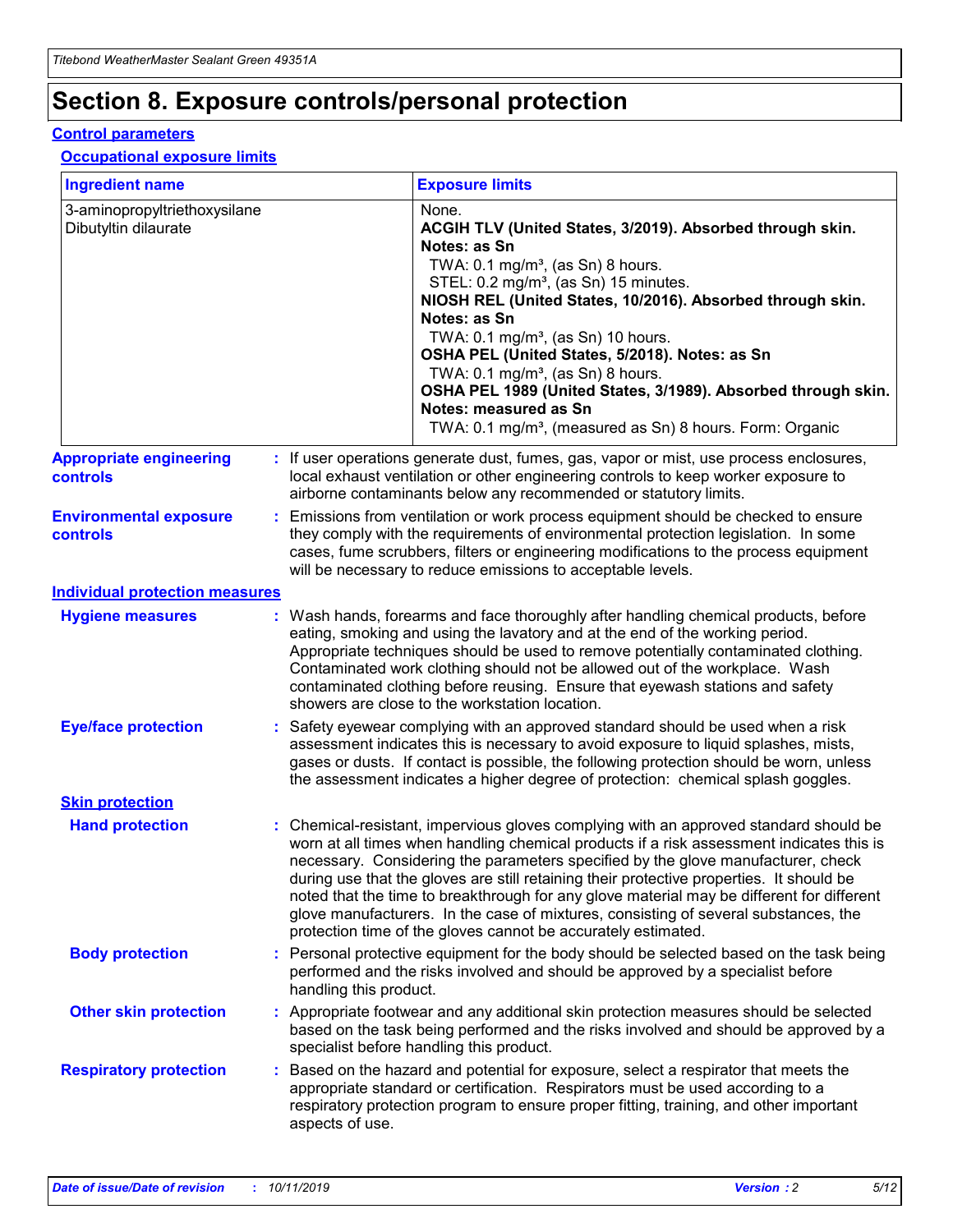### **Section 9. Physical and chemical properties**

#### **Appearance**

| <b>Physical state</b>                             | : Liquid. [Paste.]                                              |
|---------------------------------------------------|-----------------------------------------------------------------|
| Color                                             | Green.                                                          |
| Odor                                              | : None [Slight]                                                 |
| <b>Odor threshold</b>                             | : Not available.                                                |
| рH                                                | : Not applicable.                                               |
| <b>Melting point</b>                              | : Not available.                                                |
| <b>Boiling point</b>                              | : >100°C (>212°F)                                               |
| <b>Flash point</b>                                | : Closed cup: $>200^{\circ}$ C ( $>392^{\circ}$ F) [Setaflash.] |
| <b>Evaporation rate</b>                           | $:$ <1 (butyl acetate = 1)                                      |
| <b>Flammability (solid, gas)</b>                  | : Not available.                                                |
| Lower and upper explosive<br>(flammable) limits   | : Not available.                                                |
| <b>VOC (less water, less</b><br>exempt solvents)  | : 0 g/l                                                         |
| <b>Volatility</b>                                 | $: 0\%$ (w/w)                                                   |
| <b>Vapor density</b>                              | : Not available.                                                |
| <b>Relative density</b>                           | : 1.4329                                                        |
| <b>Solubility</b>                                 | Insoluble in the following materials: cold water and hot water. |
| <b>Solubility in water</b>                        | : Not available.                                                |
| <b>Partition coefficient: n-</b><br>octanol/water | $:$ Not available.                                              |
| <b>Auto-ignition temperature</b>                  | : Not available.                                                |
| <b>Decomposition temperature</b>                  | : Not available.                                                |
|                                                   |                                                                 |

### **Section 10. Stability and reactivity**

| <b>Reactivity</b>                            |    | : No specific test data related to reactivity available for this product or its ingredients.            |
|----------------------------------------------|----|---------------------------------------------------------------------------------------------------------|
| <b>Chemical stability</b>                    |    | : The product is stable.                                                                                |
| <b>Possibility of hazardous</b><br>reactions |    | : Under normal conditions of storage and use, hazardous reactions will not occur.                       |
| <b>Conditions to avoid</b>                   |    | : No specific data.                                                                                     |
| <b>Incompatible materials</b>                | ٠. | No specific data.                                                                                       |
| <b>Hazardous decomposition</b><br>products   | ÷. | Under normal conditions of storage and use, hazardous decomposition products should<br>not be produced. |

### **Section 11. Toxicological information**

### **Information on toxicological effects**

#### **Acute toxicity**

| <b>Product/ingredient name</b> | <b>Result</b>           | <b>Species</b> | <b>Dose</b>                | <b>Exposure</b> |
|--------------------------------|-------------------------|----------------|----------------------------|-----------------|
| 3-aminopropyltriethoxysilane   | <b>ILD50 Dermal</b>     | Rabbit         | 4.29 g/kg                  |                 |
| Dibutyltin dilaurate           | ILD50 Oral<br>LD50 Oral | Rat<br>Rat     | $1.57$ g/kg<br>175 $mg/kg$ |                 |
|                                |                         |                |                            |                 |

**Irritation/Corrosion**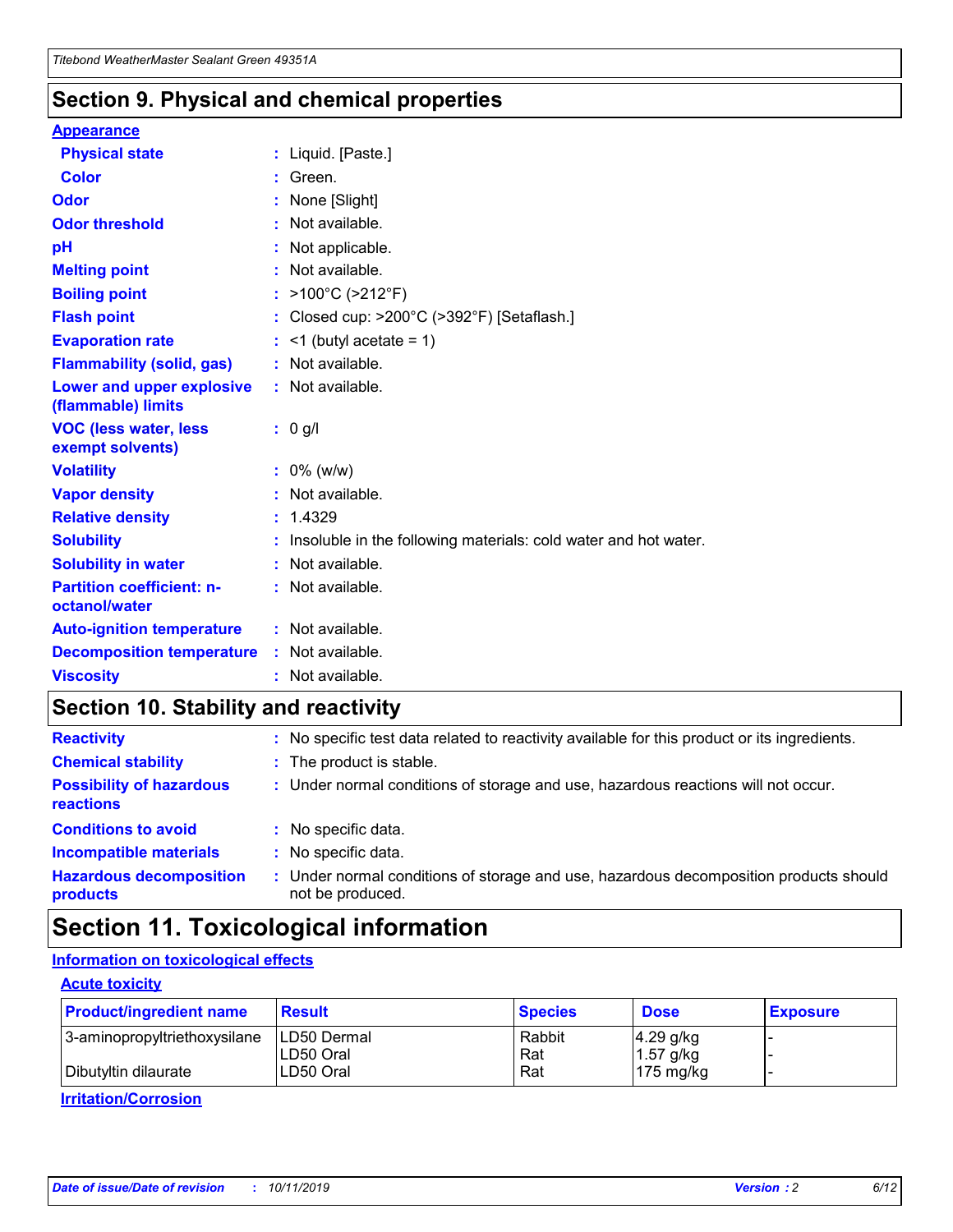## **Section 11. Toxicological information**

| <b>Product/ingredient name</b> | <b>Result</b>            | <b>Species</b> | <b>Score</b> | <b>Exposure</b>           | <b>Observation</b> |
|--------------------------------|--------------------------|----------------|--------------|---------------------------|--------------------|
| 3-aminopropyltriethoxysilane   | Eyes - Mild irritant     | Rabbit         |              | $100$ mg                  |                    |
|                                | Eyes - Severe irritant   | Rabbit         |              | 24 hours 750              |                    |
|                                |                          |                |              | ug                        |                    |
|                                | Skin - Severe irritant   | Rabbit         |              | 24 hours 5                | -                  |
| Dibutyltin dilaurate           | Eyes - Moderate irritant | Rabbit         |              | mq<br><b>24 hours 100</b> |                    |
|                                |                          |                |              | mg                        |                    |
|                                | Skin - Severe irritant   | Rabbit         |              | 500 mg                    |                    |

#### **Sensitization**

Not available.

#### **Mutagenicity**

Not available.

#### **Carcinogenicity**

Not available.

#### **Reproductive toxicity**

Not available.

#### **Teratogenicity**

Not available.

#### **Specific target organ toxicity (single exposure)**

Not available.

#### **Specific target organ toxicity (repeated exposure)**

| <b>Name</b>                                                                  |                                                                                                                             | <b>Category</b> | <b>Route of</b><br>exposure  | <b>Target organs</b> |
|------------------------------------------------------------------------------|-----------------------------------------------------------------------------------------------------------------------------|-----------------|------------------------------|----------------------|
| Dibutyltin dilaurate                                                         |                                                                                                                             | Category 1      | $\qquad \qquad \blacksquare$ | respiratory system   |
| <b>Aspiration hazard</b><br>Not available.                                   |                                                                                                                             |                 |                              |                      |
| <b>Information on the likely</b><br>routes of exposure                       | : Not available.                                                                                                            |                 |                              |                      |
| <b>Potential acute health effects</b>                                        |                                                                                                                             |                 |                              |                      |
| <b>Eye contact</b>                                                           | : May cause eye irritation.                                                                                                 |                 |                              |                      |
| <b>Inhalation</b>                                                            | : No known significant effects or critical hazards.                                                                         |                 |                              |                      |
| <b>Skin contact</b>                                                          | : May cause skin irritation.                                                                                                |                 |                              |                      |
| <b>Ingestion</b>                                                             | : No known significant effects or critical hazards.                                                                         |                 |                              |                      |
| Symptoms related to the physical, chemical and toxicological characteristics |                                                                                                                             |                 |                              |                      |
| <b>Eye contact</b>                                                           | : Adverse symptoms may include the following:<br>irritation<br>watering<br>redness                                          |                 |                              |                      |
| <b>Inhalation</b>                                                            | : Adverse symptoms may include the following:<br>reduced fetal weight<br>increase in fetal deaths<br>skeletal malformations |                 |                              |                      |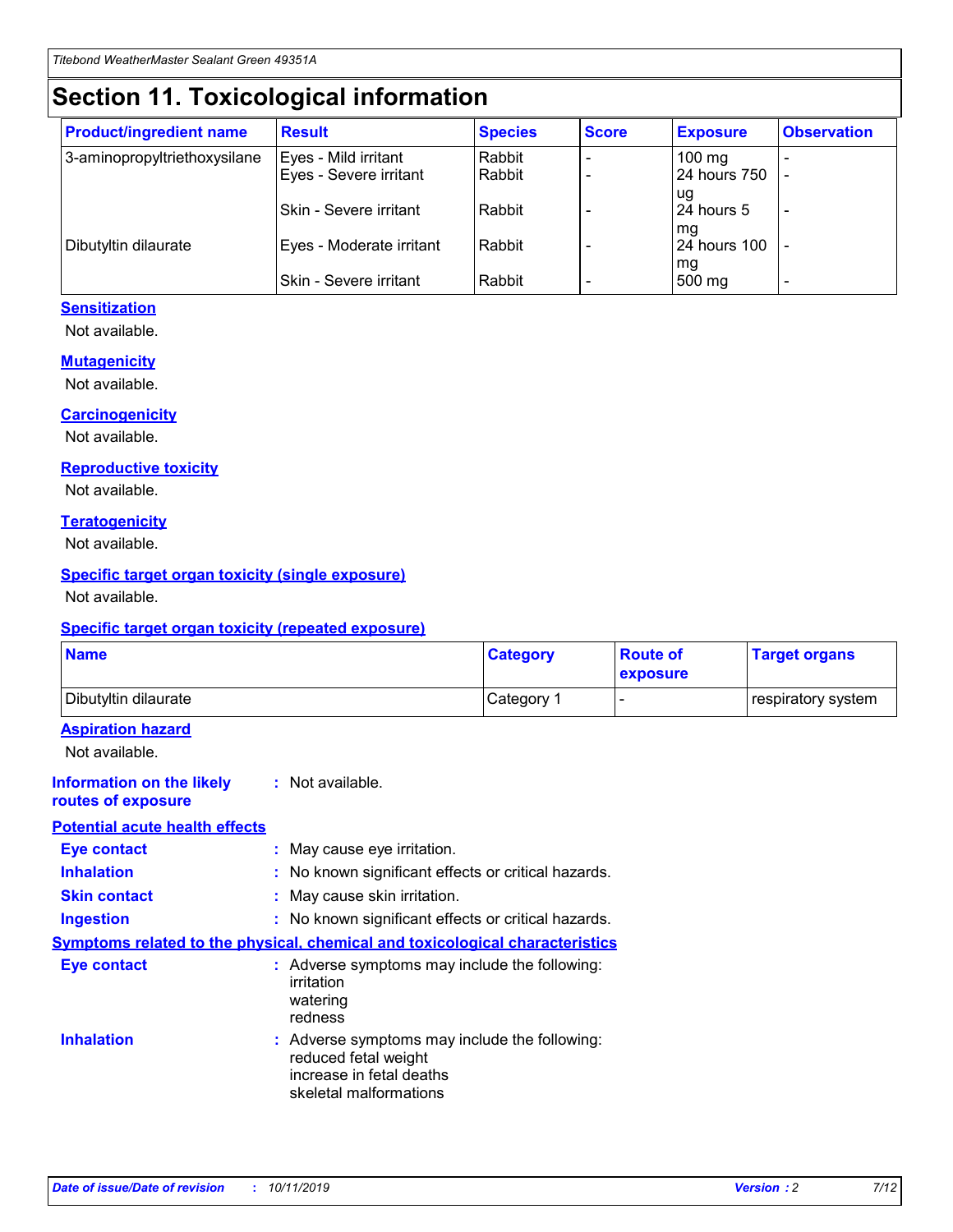## **Section 11. Toxicological information**

| <b>Skin contact</b>                     | : Adverse symptoms may include the following:<br>irritation<br>redness<br>reduced fetal weight<br>increase in fetal deaths<br>skeletal malformations |
|-----------------------------------------|------------------------------------------------------------------------------------------------------------------------------------------------------|
| <b>Ingestion</b>                        | : Adverse symptoms may include the following:<br>reduced fetal weight<br>increase in fetal deaths<br>skeletal malformations                          |
|                                         | Delayed and immediate effects and also chronic effects from short and long term exposure                                                             |
| <b>Short term exposure</b>              |                                                                                                                                                      |
| <b>Potential immediate</b><br>effects   | : Not available.                                                                                                                                     |
| <b>Potential delayed effects</b>        | : Not available.                                                                                                                                     |
| <b>Long term exposure</b>               |                                                                                                                                                      |
| <b>Potential immediate</b><br>effects   | : Not available.                                                                                                                                     |
| <b>Potential delayed effects</b>        | : Not available.                                                                                                                                     |
| <b>Potential chronic health effects</b> |                                                                                                                                                      |
| Not available.                          |                                                                                                                                                      |
| <b>General</b>                          | : Once sensitized, a severe allergic reaction may occur when subsequently exposed to<br>very low levels.                                             |
| <b>Carcinogenicity</b>                  | : No known significant effects or critical hazards.                                                                                                  |
| <b>Mutagenicity</b>                     | No known significant effects or critical hazards.                                                                                                    |
| <b>Teratogenicity</b>                   | May damage the unborn child.                                                                                                                         |
| <b>Developmental effects</b>            | No known significant effects or critical hazards.                                                                                                    |
| <b>Fertility effects</b>                | : May damage fertility.                                                                                                                              |
| <b>Numerical measures of toxicity</b>   |                                                                                                                                                      |
| <b>Acute toxicity estimates</b>         |                                                                                                                                                      |
|                                         |                                                                                                                                                      |

Not available.

## **Section 12. Ecological information**

#### **Toxicity**

| <b>Product/ingredient name</b> | <b>Result</b>                     | <b>Species</b>                       | <b>Exposure</b> |
|--------------------------------|-----------------------------------|--------------------------------------|-----------------|
| Dibutyltin dilaurate           | Chronic EC10 > 2 mg/l Fresh water | Algae - Scenedesmus<br>I subspicatus | l 96 hours i    |

### **Persistence and degradability**

| <b>Product/ingredient name</b> | <b>Test</b>                                                                    | <b>Result</b>  |                   | <b>Dose</b> | <b>Inoculum</b>         |
|--------------------------------|--------------------------------------------------------------------------------|----------------|-------------------|-------------|-------------------------|
| Dibutyltin dilaurate           | OECD 301F<br>Ready<br>Biodegradability -<br>Manometric<br>Respirometry<br>Test | 23 % - 28 days |                   |             |                         |
| <b>Product/ingredient name</b> | <b>Aquatic half-life</b>                                                       |                | <b>Photolysis</b> |             | <b>Biodegradability</b> |
| Dibutyltin dilaurate           |                                                                                |                |                   |             | Inherent                |

### **Bioaccumulative potential**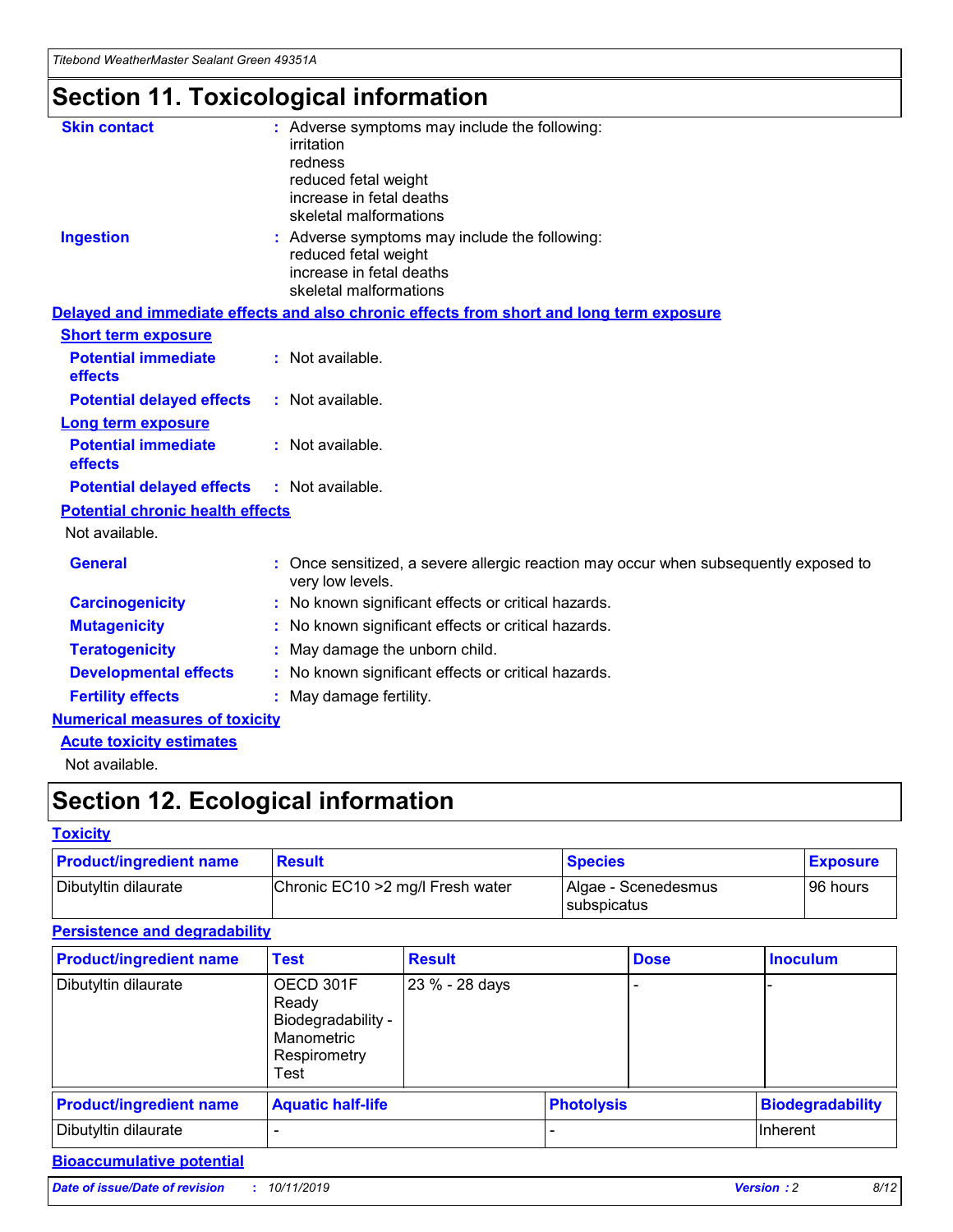## **Section 12. Ecological information**

| <b>Product/ingredient name</b> | $LoaPow$ | <b>BCF</b> | <b>Potential</b> |
|--------------------------------|----------|------------|------------------|
| 3-aminopropyltriethoxysilane   | 1.7      | 3.4        | low              |
| Dibutyltin dilaurate           | 4.44     | 2.91       | low              |

#### **Mobility in soil**

| <b>Soil/water partition</b><br>coefficient (K <sub>oc</sub> ) | : Not available.                                    |
|---------------------------------------------------------------|-----------------------------------------------------|
| <b>Other adverse effects</b>                                  | : No known significant effects or critical hazards. |

### **Section 13. Disposal considerations**

**Disposal methods :**

The generation of waste should be avoided or minimized wherever possible. Disposal of this product, solutions and any by-products should at all times comply with the requirements of environmental protection and waste disposal legislation and any regional local authority requirements. Dispose of surplus and non-recyclable products via a licensed waste disposal contractor. Waste should not be disposed of untreated to the sewer unless fully compliant with the requirements of all authorities with jurisdiction. Waste packaging should be recycled. Incineration or landfill should only be considered when recycling is not feasible. This material and its container must be disposed of in a safe way. Care should be taken when handling emptied containers that have not been cleaned or rinsed out. Empty containers or liners may retain some product residues. Avoid dispersal of spilled material and runoff and contact with soil, waterways, drains and sewers.

## **Section 14. Transport information**

|                                      | <b>DOT</b><br><b>Classification</b> | <b>TDG</b><br><b>Classification</b> | <b>Mexico</b><br><b>Classification</b> | <b>ADR/RID</b>           | <b>IMDG</b>     | <b>IATA</b>              |
|--------------------------------------|-------------------------------------|-------------------------------------|----------------------------------------|--------------------------|-----------------|--------------------------|
| <b>UN number</b>                     | Not regulated.                      | Not regulated.                      | Not regulated.                         | Not regulated.           | Not regulated.  | Not regulated.           |
| <b>UN proper</b><br>shipping name    | $\qquad \qquad \blacksquare$        |                                     |                                        |                          |                 |                          |
| <b>Transport</b><br>hazard class(es) | $\overline{\phantom{0}}$            | $\qquad \qquad$                     | $\qquad \qquad$                        | $\overline{\phantom{a}}$ | $\qquad \qquad$ | $\overline{\phantom{0}}$ |
| <b>Packing group</b>                 | $\overline{\phantom{a}}$            | -                                   |                                        |                          |                 |                          |
| <b>Environmental</b><br>hazards      | No.                                 | No.                                 | No.                                    | No.                      | No.             | No.                      |

## **Section 15. Regulatory information**

#### **U.S. Federal regulations**

#### **SARA 302/304**

#### **Composition/information on ingredients**

No products were found.

**SARA 304 RQ :** Not applicable.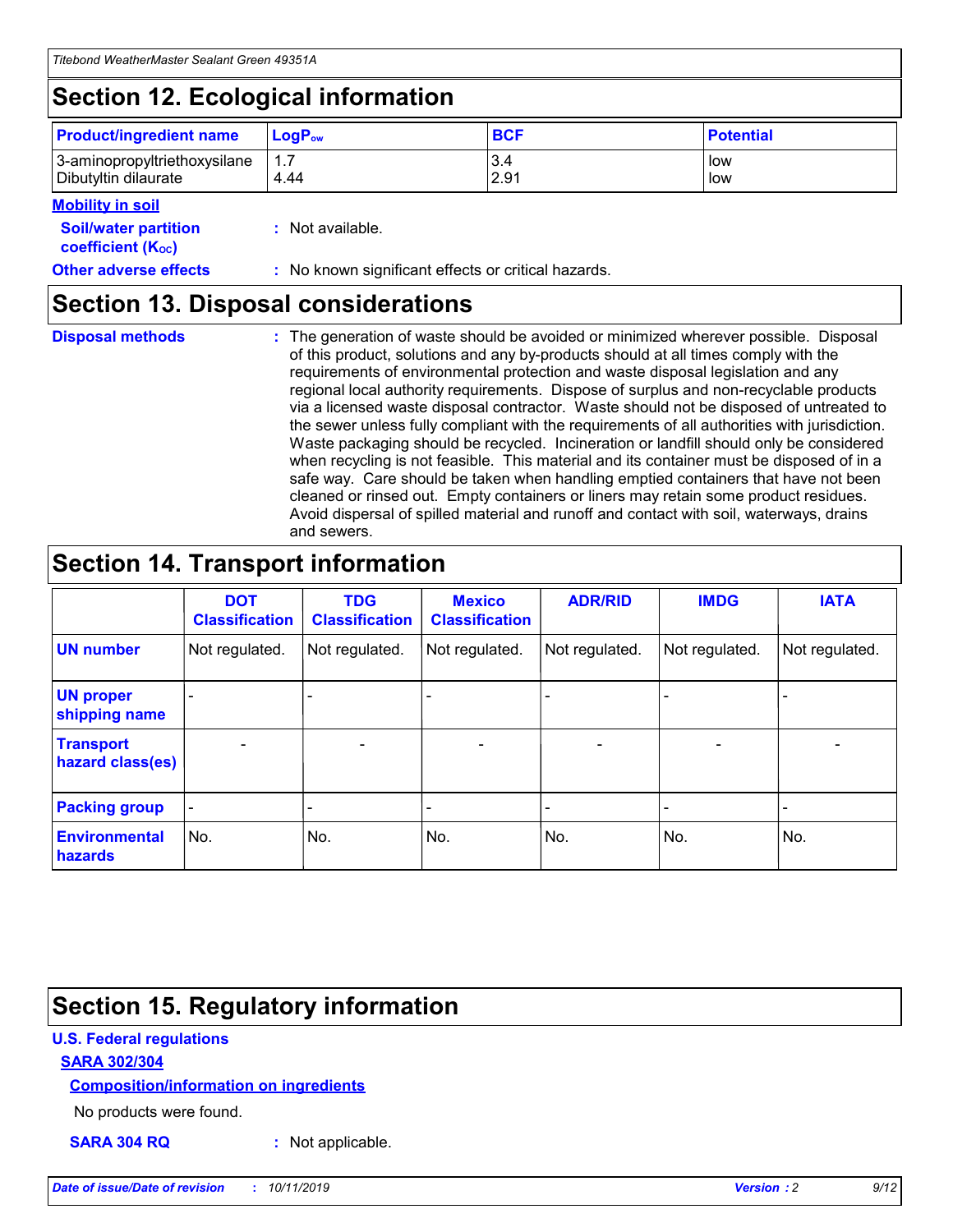### **Section 15. Regulatory information**

#### **SARA 311/312**

**Classification :** EYE IRRITATION - Category 2B SKIN SENSITIZATION - Category 1 TOXIC TO REPRODUCTION (Fertility) - Category 1B TOXIC TO REPRODUCTION (Unborn child) - Category 1B

#### **Composition/information on ingredients**

| <b>Name</b>                  | $\frac{9}{6}$ | <b>Classification</b>                                                                                            |
|------------------------------|---------------|------------------------------------------------------------------------------------------------------------------|
| 3-aminopropyltriethoxysilane | $\leq$ 3      | <b>FLAMMABLE LIQUIDS - Category 4</b><br><b>ACUTE TOXICITY (oral) - Category 4</b>                               |
|                              |               | SKIN IRRITATION - Category 2<br>EYE IRRITATION - Category 2A                                                     |
| Dibutyltin dilaurate         | ≤0.3          | ACUTE TOXICITY (oral) - Category 3<br>SKIN CORROSION - Category 1C                                               |
|                              |               | SERIOUS EYE DAMAGE - Category 1<br>SKIN SENSITIZATION - Category 1<br><b>GERM CELL MUTAGENICITY - Category 2</b> |
|                              |               | TOXIC TO REPRODUCTION (Fertility) - Category 1B<br>TOXIC TO REPRODUCTION (Unborn child) - Category 1B            |
|                              |               | SPECIFIC TARGET ORGAN TOXICITY (REPEATED<br>EXPOSURE) (respiratory system) - Category 1                          |

#### **State regulations**

| <b>Massachusetts</b> | : None of the components are listed. |
|----------------------|--------------------------------------|
| <b>New York</b>      | : None of the components are listed. |
| <b>New Jersey</b>    | : None of the components are listed. |
| <b>Pennsylvania</b>  | : None of the components are listed. |

#### **California Prop. 65**

**A** WARNING: This product can expose you to methanol, which is known to the State of California to cause birth defects or other reproductive harm. For more information go to www.P65Warnings.ca.gov.

| <b>Ingredient name</b> | No significant risk Maximum<br>level | acceptable dosage<br>level |
|------------------------|--------------------------------------|----------------------------|
| methanol               |                                      | Yes.                       |

#### **International regulations**

**Chemical Weapon Convention List Schedules I, II & III Chemicals** Not listed.

#### **Montreal Protocol**

Not listed.

**Stockholm Convention on Persistent Organic Pollutants**

Not listed.

### **UNECE Aarhus Protocol on POPs and Heavy Metals**

Not listed.

#### **Inventory list**

### **China :** All components are listed or exempted.

**United States TSCA 8(b) inventory :** All components are active or exempted.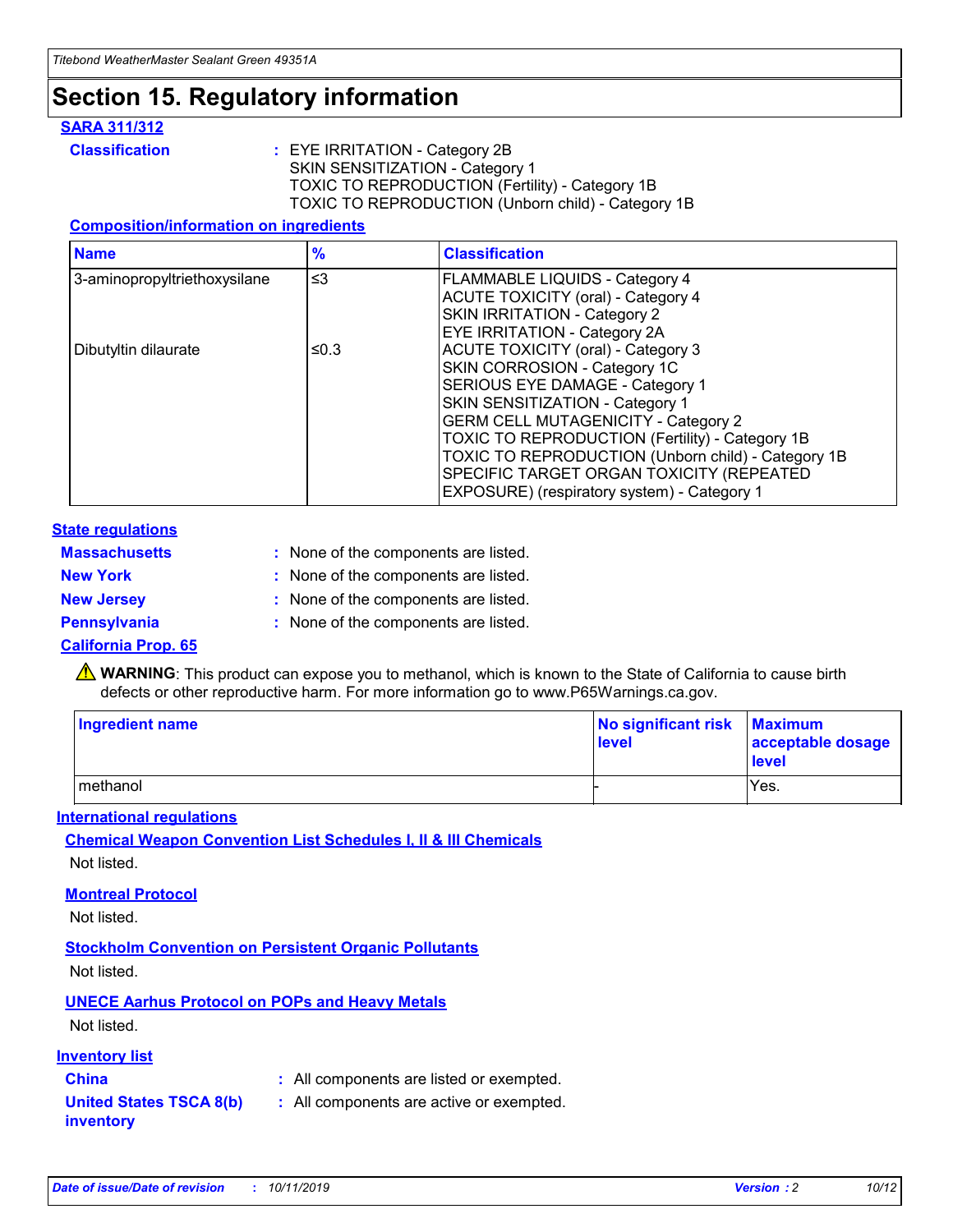## **Section 16. Other information**

**Hazardous Material Information System (U.S.A.)**



**Caution: HMIS® ratings are based on a 0-4 rating scale, with 0 representing minimal hazards or risks, and 4 representing significant hazards or risks. Although HMIS® ratings and the associated label are not required on SDSs or products leaving a facility under 29 CFR 1910.1200, the preparer may choose to provide them. HMIS® ratings are to be used with a fully implemented HMIS® program. HMIS® is a registered trademark and service mark of the American Coatings Association, Inc.**

**The customer is responsible for determining the PPE code for this material. For more information on HMIS® Personal Protective Equipment (PPE) codes, consult the HMIS® Implementation Manual.**

#### **National Fire Protection Association (U.S.A.)**



**Reprinted with permission from NFPA 704-2001, Identification of the Hazards of Materials for Emergency Response Copyright ©1997, National Fire Protection Association, Quincy, MA 02269. This reprinted material is not the complete and official position of the National Fire Protection Association, on the referenced subject which is represented only by the standard in its entirety.**

**Copyright ©2001, National Fire Protection Association, Quincy, MA 02269. This warning system is intended to be interpreted and applied only by properly trained individuals to identify fire, health and reactivity hazards of chemicals. The user is referred to certain limited number of chemicals with recommended classifications in NFPA 49 and NFPA 325, which would be used as a guideline only. Whether the chemicals are classified by NFPA or not, anyone using the 704 systems to classify chemicals does so at their own risk.**

#### **Procedure used to derive the classification**

| <b>Classification</b>                                                                                                                                                                  |                                                                                                                                                                                                                                                                   | <b>Justification</b>                                                                                                                                                                                                                                                                                       |  |
|----------------------------------------------------------------------------------------------------------------------------------------------------------------------------------------|-------------------------------------------------------------------------------------------------------------------------------------------------------------------------------------------------------------------------------------------------------------------|------------------------------------------------------------------------------------------------------------------------------------------------------------------------------------------------------------------------------------------------------------------------------------------------------------|--|
| <b>EYE IRRITATION - Category 2B</b><br>SKIN SENSITIZATION - Category 1<br><b>TOXIC TO REPRODUCTION (Fertility) - Category 1B</b><br>TOXIC TO REPRODUCTION (Unborn child) - Category 1B |                                                                                                                                                                                                                                                                   | Expert judgment<br>Expert judgment<br>Expert judgment<br>Expert judgment                                                                                                                                                                                                                                   |  |
| <b>History</b>                                                                                                                                                                         |                                                                                                                                                                                                                                                                   |                                                                                                                                                                                                                                                                                                            |  |
| <b>Date of printing</b>                                                                                                                                                                | : 4/22/2022                                                                                                                                                                                                                                                       |                                                                                                                                                                                                                                                                                                            |  |
| Date of issue/Date of<br>revision                                                                                                                                                      | : 10/11/2019                                                                                                                                                                                                                                                      |                                                                                                                                                                                                                                                                                                            |  |
| Date of previous issue                                                                                                                                                                 | : 10/16/2020                                                                                                                                                                                                                                                      |                                                                                                                                                                                                                                                                                                            |  |
| <b>Version</b>                                                                                                                                                                         | $\therefore$ 2                                                                                                                                                                                                                                                    |                                                                                                                                                                                                                                                                                                            |  |
| <b>Key to abbreviations</b>                                                                                                                                                            | $\therefore$ ATE = Acute Toxicity Estimate<br><b>BCF</b> = Bioconcentration Factor<br>IATA = International Air Transport Association<br><b>IBC</b> = Intermediate Bulk Container<br><b>IMDG = International Maritime Dangerous Goods</b><br>$UN = United Nations$ | GHS = Globally Harmonized System of Classification and Labelling of Chemicals<br>LogPow = logarithm of the octanol/water partition coefficient<br>MARPOL = International Convention for the Prevention of Pollution From Ships, 1973<br>as modified by the Protocol of 1978. ("Marpol" = marine pollution) |  |